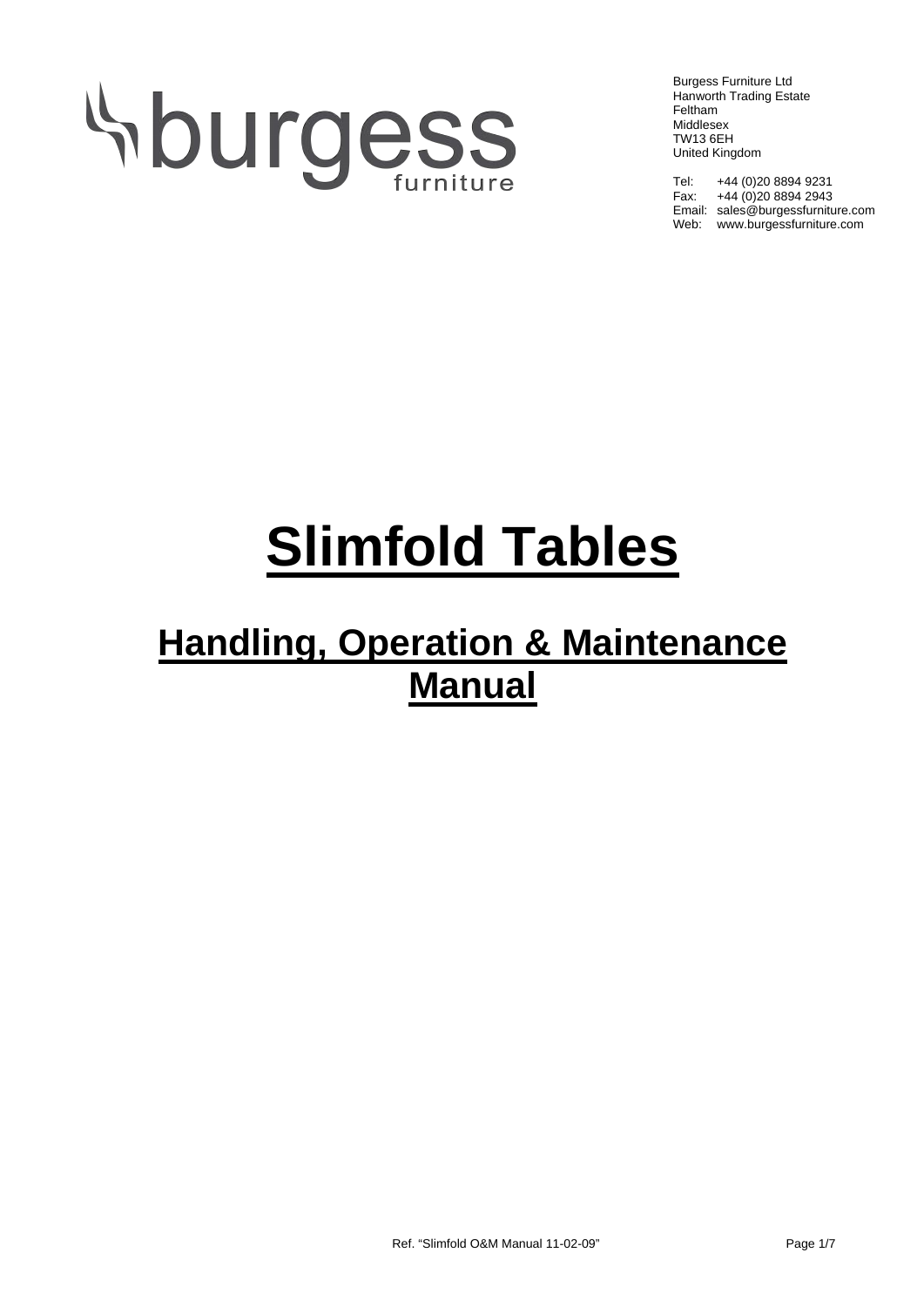### **CONTENTS**

| <b>SECTION</b><br><b>Section 1- Introduction</b> |                          | <b>PAGE</b> |
|--------------------------------------------------|--------------------------|-------------|
|                                                  |                          | 3           |
| 1.1                                              | <b>About This Manual</b> | 3           |
| 1.2                                              | Health & Safety (UK)     | 3           |
| Section 2 - Handling, Storage & Operation        |                          | 4           |
| 2.1                                              | Handling                 | 4           |
| $2.2^{\circ}$                                    | Storage                  | 4           |
| 2.3                                              | Operation                | 5           |
| Section 3 - Maintenance & Repair                 |                          | 6           |
| 3.1                                              | General                  | 6           |
| 3.2                                              | Maintenance Schedule     | 6           |
| 3.3                                              | Cleaning                 | 6           |
| 3.4                                              | Inspection & Repair      | 6           |
| 3.5                                              | Lubrication              | 7           |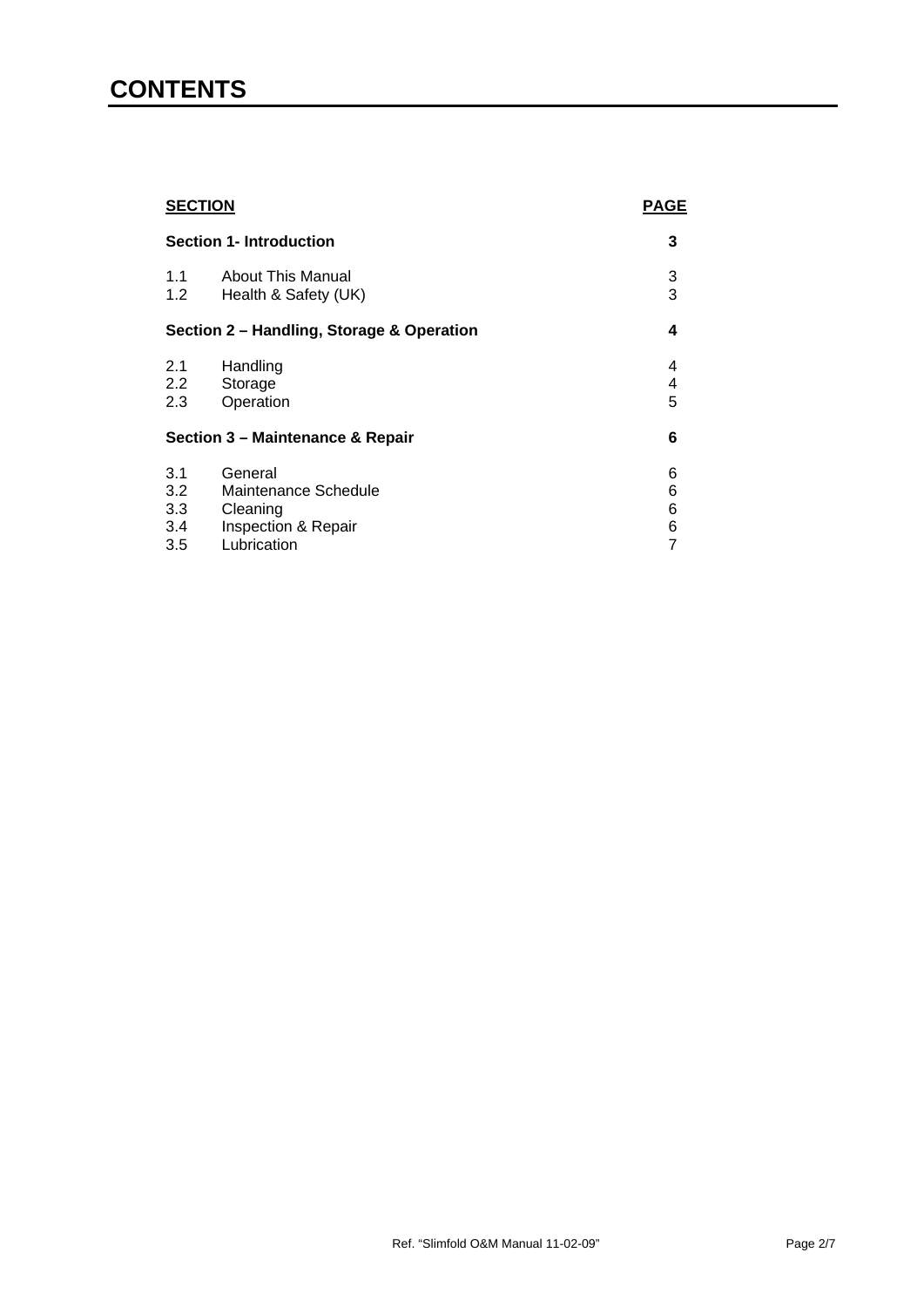#### **1.1 About This Manual**

- 1.1.1 This manual is intended for the instruction and guidance of personnel charged with the handling, operation and maintenance of Burgess Slimfold tables.
- 1.1.2 The procedures given in this must be read and understood by all relevant personnel.
- 1.1.3 Some procedures given should only be carried out by relevant specialists. This will be flagged where appropriate.
- 1.1.4 All relevant diagrams are to be found within this manual.
- 1.1.5 Burgess Furniture cannot be held liable for any loss, damage or injury resulting from failure to follow the procedures given.

#### **1.2 Health & Safety (UK)**

- 1.2.1 It is the Employers duty under the Health & Safety at Work Act 1974 to ensure all operational staff are aware of manual handling recommendations under the Manual Handling Operations Regulations 1992 (SI 1992 No. 2793).
- 1.2.2 Assessment should address itself to (a) task, (b) load, (c) working environment, and (d) individual capability.
- 1.2.3 Please refer to relevant brochure for individual weights or contact Burgess Furniture Ltd.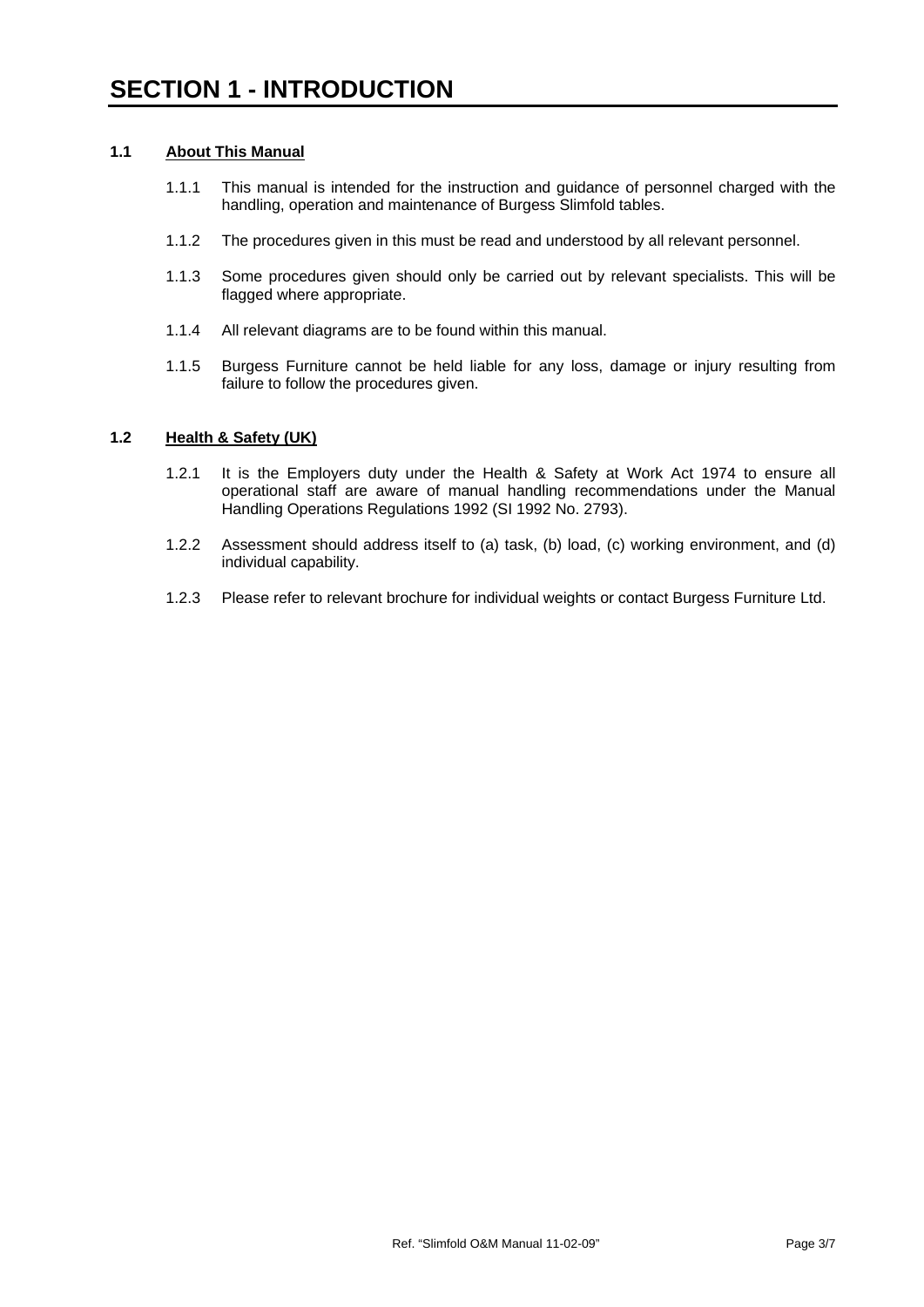#### **2.1 Handling**

- 2.1.1 To minimise the risk of personal injury and / or damage to tables, it is recommended that tables are transported using our purpose-built Burgess table trolleys.
- 2.1.2 Generally, tables weighing less than 25kg may be handled by one person of average strength and stature. Tables weighing more than 25kg (typically S.3, S.4, S.10, S.19 and S.20) should only be handled by two (or more) personnel as required.
- 2.1.3 Always use the correct lifting technique legs bent, back straight, head up.
	- **If the individual feels the task is too much for them alone they should seek assistance rather than risk injury and / or damaging the table.**
- 2.1.4 Round Flock topped tables with aluminium edging may be rolled on smooth / carpeted floors.
	- **DO NOT roll tables on rough surfaces such as concrete or tarmac. The aluminium edging will become damaged and this damage will be transferred to any smooth flooring.**

#### **2.2 Storage**

- **Unless specified, Burgess products are not intended for outside use and must not be stored in sunlight, rain, dew, or salt air.**
- 2.2.1 It is recommend that all Slimfold tables are stored on purpose-built Burgess table trolleys. These provide the safest, most convenient form of storage and transportation.
- 2.2.2 Round tables are stored upright (on-edge) on "TTE/M" style multi-purpose trolleys. Rectangular tables can be stored upright (on-edge) on "TTE/M" style multi-purpose trolleys, or stacked flat on "TTF" style trolleys.







TTE/M Table Trolley TTE Table Trolley

- 2.2.3 If trolleys are not available, rectangular tables may be stored either flat or upright (onedge). Round tables should always be stored upright due to their size and weight.
	- **If tables are stored upright (i.e. leant against a wall) they should be as upright as possible.**
- 2.2.4 In all cases tables should be stored "top-to-top" and "frame-to-frame" to prevent the flock coating being permanently compressed.
- 2.2.5 Tables with High Pressure Laminate tops and hardwood lipping should only be stored on purpose-built Burgess table trolleys to prevent damage to the edges.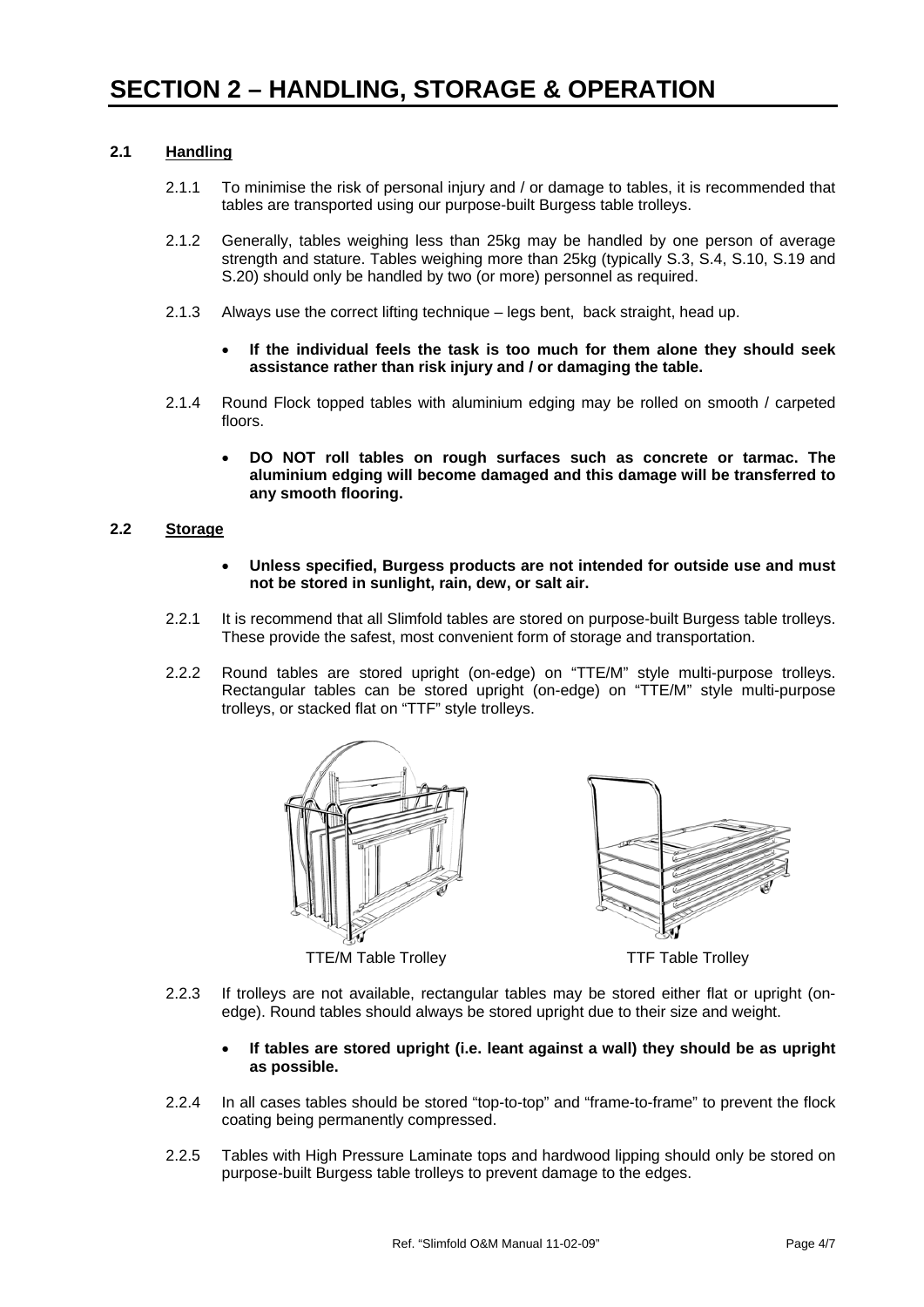#### **2.3 Operation**

2.3.1 Observing the handling instructions (see 2.1 Handling) remove the table from the trolley and carefully stand the table upright on-edge against a wall or have an assistant hold the table in this position. It will be most convenient if the table is positioned so that the leg frames are one above the other.





TT/F Table Trolley Loading / Unloading TTE/M Table Trolley Loading / Unloading

2.3.2 Grasp the lower leg frame near its foot end and pull to swing the leg out then push firmly on each end of the locking channel to secure the leg in this position..



• **DO NOT push on the centre of the locking channel, only the ends.**

2.3.3 Turn the green locking tab through  $90^{\circ}$  to lock the leg frame ready for use.



- **The locking tab MUST be engaged before the table is put into use.**
- 2.3.4 Repeat 2.3.2 2.3.4 for the opposite leg frame.
- 2.3.5 Carefully set the table down, ensuring that all four feet are stable on the ground.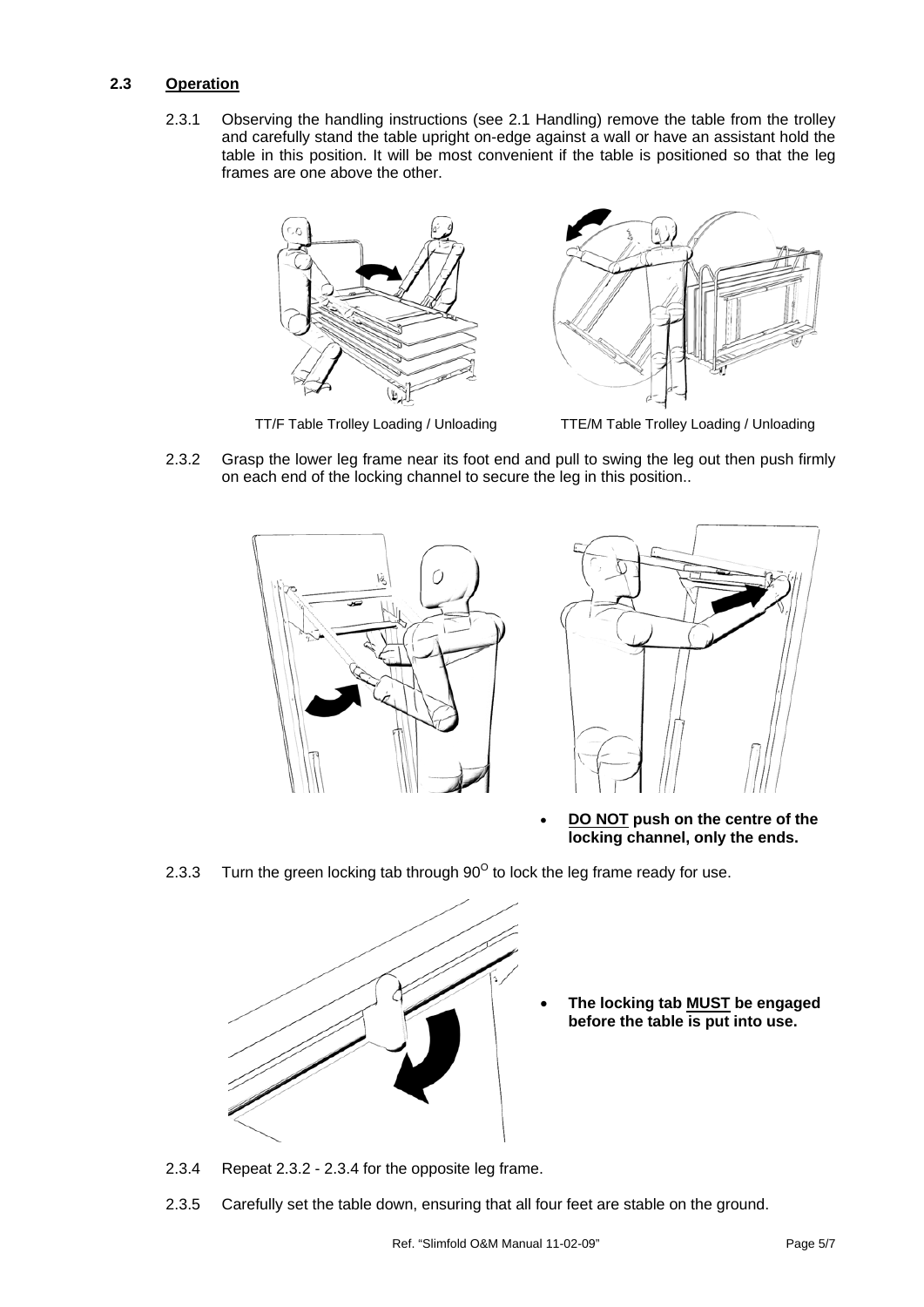#### **3.1 General**

- 3.1.1 All Burgess products are designed to give a long, trouble free working life with the minimum of maintenance and as such there are no user- serviceable parts. However, there is still a requirement for the operator to carrying out simple periodic inspection and maintenance as detailed below.
- 3.1.2 The maintenance procedures given should be carried out with the table unfolded and ready for use. (See Section 2 – Handling, Storage & Operation.)
- 3.1.3 Light damage as outlined below may be repaired by (or by agents of) the operator. More severe damage should be referred to Burgess Furniture Ltd.

#### **3.2 Maintenance Schedule**

3.2.1 The following maintenance procedures should be carried out at least every 3 months under normal operating conditions, or every 1 month under severe contract conditions.

#### **3.3 Cleaning**

3.3.1 Table underframes should be cleaned using a damp cloth and, where necessary, a mild soap cleaning agent.

#### • **Abrasive scourers should not be used.**

3.3.2 Flock coated tops should be cleaned using a damp cloth and a mild detergent. Heavy staining may be difficult to remove.

#### • **DO NOT use bleach or any other caustic / solvent based cleaner as permanent damage to the top will result.**

3.3.3 High Pressure Laminate tops should be cleaned using a damp cloth and a mild detergent, then dried with a soft lint-free cloth. Do not use any form of furniture polish on laminate table tops as this will result in smearing.

#### **3.4 Inspection & Repair**

- **Inspections must be carried out by a competent person. All defective tables must be immediately removed from service. Repairs must only be carried out by competent personnel.**
- **Referring to Section 2 Handling, Storage & Operation:**
- 3.4.1 Operate the leg folding mechanisms and check that all moving parts are free from damage and function smoothly.
- 3.4.2 Ensure the green plastic locking tab is in place and turns smoothly without being excessively loose. If necessary the tab's mounting screw can be tightened, but be sure not to over tighten as this will affect the smooth operation of the tab.
- 3.4.3 Inspect where the underframe is fitted to the top, ensuring that all rivets are intact and the top is secure.
- 3.4.4 **Flock coated tops:** Inspect the aluminium edging for damage such as gouges and nicks which could be transferred to smooth flooring and table cloths. Any such damage to the edging can be carefully removed using a fine file or emery cloth.